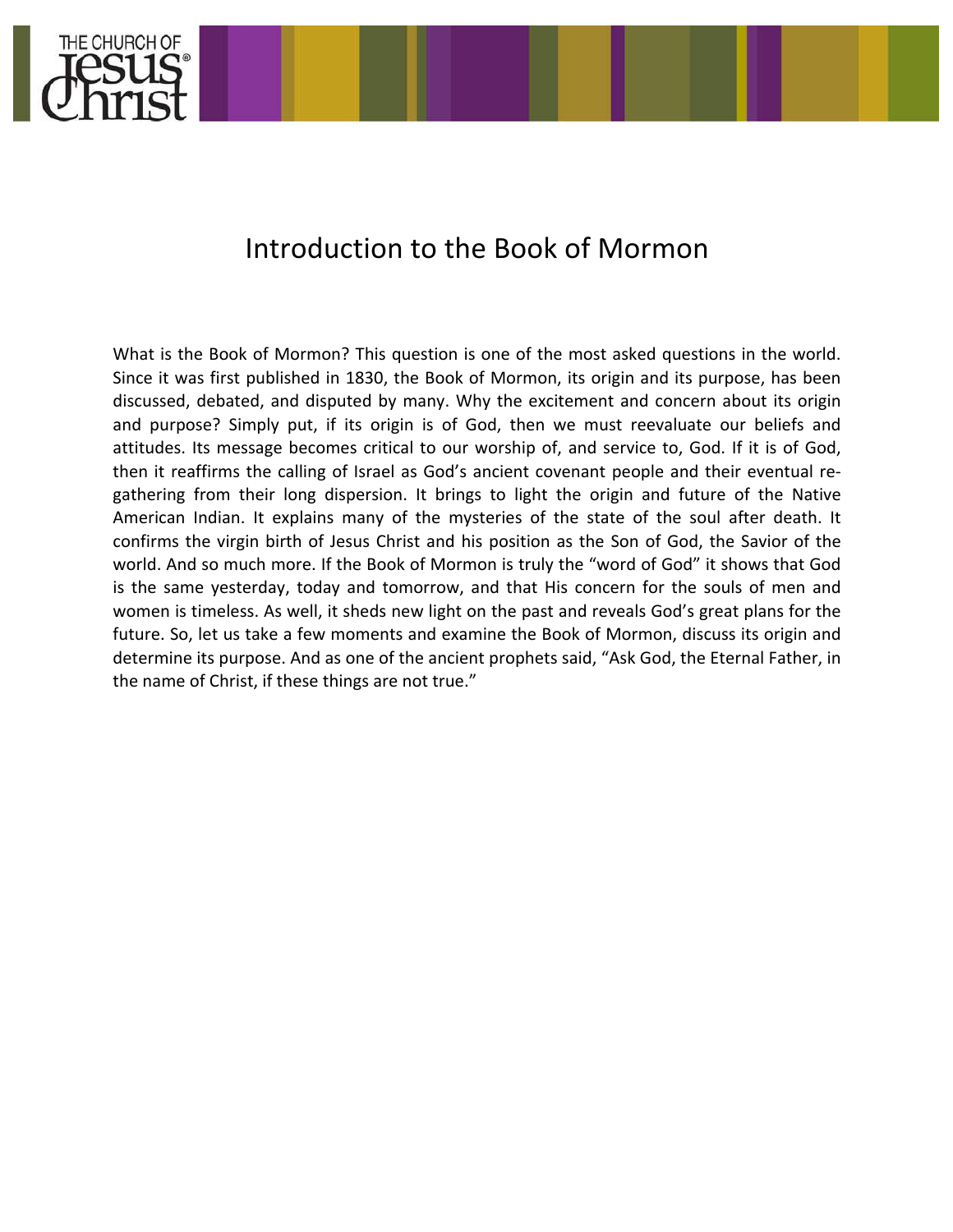## God's Revelation

We must first see if God foretold the coming forth of the Book of Mormon. To do that, we must look into the Bible and see what was prophesied.

In the Old Testament of the Bible, there are the prophecies of Ezekiel, a Levite Priest living among the Jews in Babylon during the time of the Jewish captivity. This is what he wrote around 580 BC:

The word of the Lord came again unto me, saying, Moreover, thou son of man, take thee one stick, and write upon it, For Judah, and for the children of Israel his companions: then take another stick, and write upon it, For Joseph, the stick of Ephraim, and for all the house of Israel his companions. And join them one to another into one stick; and they shall become one in thine hand. And when the children of thy people shall speak unto thee, saying, Wilt thou not show us what thou meanest by these? Say unto them, "Thus saith the Lord GOD: "Behold, I will take the stick of Joseph, which is in the hand of Ephraim, and the tribes of Israel his fellows, and will put them with him, even with the stick of Judah, and make them one stick, and they shall be one in mine hand."" (Ezekiel 37:15-19)

We know that scriptures were written upon scrolls or "sticks" as this was the ancient custom of keeping records on parchment. They fastened a stick on each end of the parchment, for the purpose of rolling and unrolling as they read, and that hence records came to be called sticks. Even today, in Jewish temples and synagogues, the scriptures are read from scrolls, with each end mounted on a stick. In this prophecy, the Stick of Judah represents the Bible and Stick of Joseph represents the Book of Mormon, whose principal characters were descendants of Joseph (see below). This prophecy clearly shows that there would be two scriptures, and they would be one in God's sight.

The prophet Hosea wrote a prophecy around BC 723. He states in the eighth chapter verses 11 and 12 that, "Because Ephraim hath made many altars to sin, altars shall be unto him to sin. I [God] have written to him the great things of my law, but they were counted as a strange thing." Surely the Book of Mormon has been considered a strange thing by many, yet it contains great things from God. Also, Ephraim was one of the two sons of Joseph (see below).

In the 85<sup>th</sup> Psalm, there is a prophecy of the coming forth of the Book of Mormon. The Psalmist wrote, "Mercy and truth are met together; righteousness and peace have kissed each other. Truth shall spring out of the earth and righteousness shall look down from heaven." Since the Book of Mormon was taken out of the ground, it is the truth springing out of the earth (see History section below). Isaiah, one of the greatest prophets, wrote about the coming forth of the Book of Mormon in fascinating details.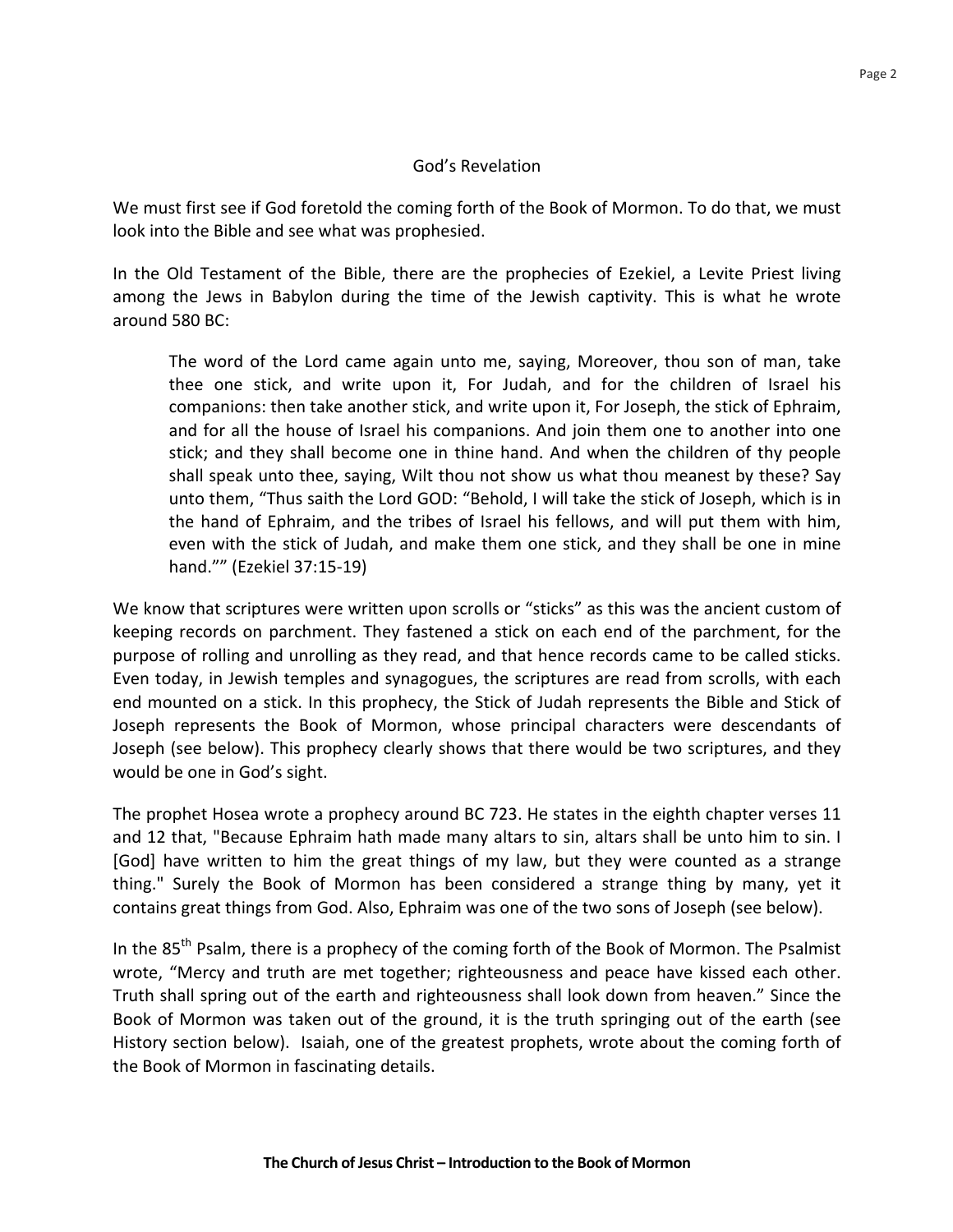And the vision of all is become unto you as the words of a book that is sealed, which men deliver to one that is learned, saying, Read this, I pray thee: and he saith, I cannot; for it is sealed. And the book is delivered to him that is not learned, saying, Read this, I pray thee: and he says, I am not learned.

Wherefore the Lord said, Forasmuch as this people draw near me with their mouth, and with their lips do honor me, but have removed their heart far from me, and their fear toward me is taught by the precept of men. Therefore, behold, I will proceed to do a marvelous work among this people, even a marvelous work and a wonder: for the wisdom of their wise men shall perish, and the understanding of their prudent men shall be hid. Isaiah 29:11-14 

When Joseph Smith, Jr. received from an angel of God the record upon which the Book of Mormon was written, he did not have the learning or education to translate the ancient characters to English. But by the gift and power of God he translated the work. Characters taken from the record were shown to a professor of languages, with the translation of such. He said the translation appeared correct. He asked if the record could be brought to him and he was told it was sealed. He said he could not translate a sealed record. Isaiah saw these events thousands of years before they occurred. 

Let us look at one more scriptural reference. When Jesus was teaching His Apostles in the land of Judea, He told them, "And other sheep I have, which are not of this fold: them also I must bring, and they shall hear my voice; and there shall be one fold, and one shepherd." (John 10:16) This comment confirms that Israel had been dispersed but they would all have an opportunity to hear and see Jesus, the long awaited Messiah. The Book of Mormon testifies that Jesus Christ visited ancient America, taught the people the same Gospel, and established His church among them.

## Testimony of Witnesses

As with all of God's work, there are witnesses. The children of Israel took stones from the bottom of the Red Sea, so that many years later they could testify of how God brought them out of Egypt and through the Red Sea "dry shod." Or, like the Apostles of Jesus Christ, who were witnesses to His ministry, death and resurrection. For the Book of Mormon, there were twelve specific witnesses to the translation and publishing of the book, as well as others who participated in the great events surrounding it. Included in every publication of the Book of Mormon is a reproduction of the Testimony of the Three Witnesses and the Testimony of the Eight Witnesses. These eleven, along with Joseph Smith, Jr.'s personal testimony comprise the strongest evidence of the divine nature of the Book of Mormon. We encourage you to read their testimonies for yourself.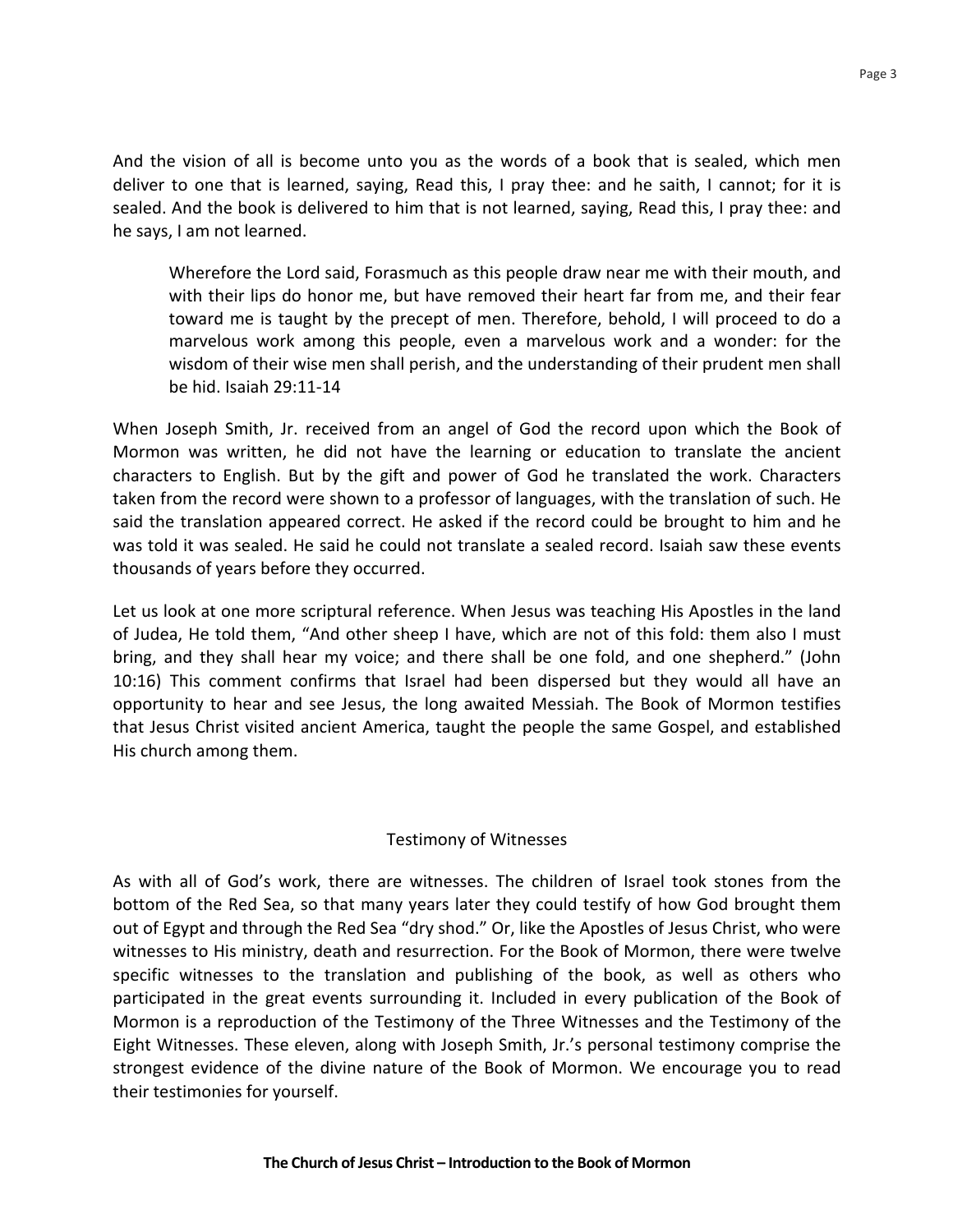The Three Witnesses, Oliver Cowdery, David Whitmer, and Martin Harris, all testified that they saw "the plates which contain this record." They stated that the record had been "translated by the gift and power of God" as the voice of God spoke to them. They also stated that "we know of a surety that the work is true." The question becomes, did they have anything to gain by making such bold statements? None of them became wealthy because of the publishing of the Book of Mormon. Actually, quite the contrary occurred. They spent most of their lives defending their testimony and suffering persecution for it. Even upon their deathbeds they continued to affirm this most sacred testimony.

As collaboration, eight others signed their names to their testimony. Their statement clearly declared that Joseph Smith was only the translator of the work (not the author) and that they each saw and handled the plates (record) from which the Book of Mormon was translated. Like with the three witnesses, these eight never recanted nor denied their testimony.

Joseph Smith Jr., seeking only to know which church to join in 1820, was used as an instrument in the hands of God in bringing forth this record and publishing it for all. His testimony that an angel of God delivered the ancient record to him caused him to suffer persecution. But is it a strange thing that an angel should appear to men or women (see Genesis 16:7; Judges  $6:11$ , 13:3; Zechariah 1:9; Matthew 1:20, 28:5; Acts 5:9, 10:3; and Revelations 1:1, 14:6). Throughout his life Smith suffered terrible persecution, eventually giving his life for the work of God. He died a martyr in 1844 at the hands of an angry mob, still claiming that the Book of Mormon was the word of God, translated by the gift and power of God from ancient records.

### More Evidence

There is another class of evidence that proves the divine origin of the Book of Mormon. The book came forth and was published in the year 1830, at a time when the antiquities of the North, Central, and South American continents were scarcely known. Yet the Book of Mormon boldly stated the fact that a people once lived and built cities of curious workmanship in stone in Central America, and that at a certain time a portion of that people emigrated northward, along the west sea, and became exceeding expert in the use of cement, building many buildings of that material. As well, the book states that great civilizations thrived in these lands, with democratic governments, large armies and specific religious rites

Since the first printing of the Book of Mormon, numerous books have been published detailing the ancient civilizations that resided throughout the Western Hemisphere. These books only add to the divinity of the Book of Mormon. No other book, except for the Bible, has contained such unparalleled claims that post-archeological explorations have confirmed.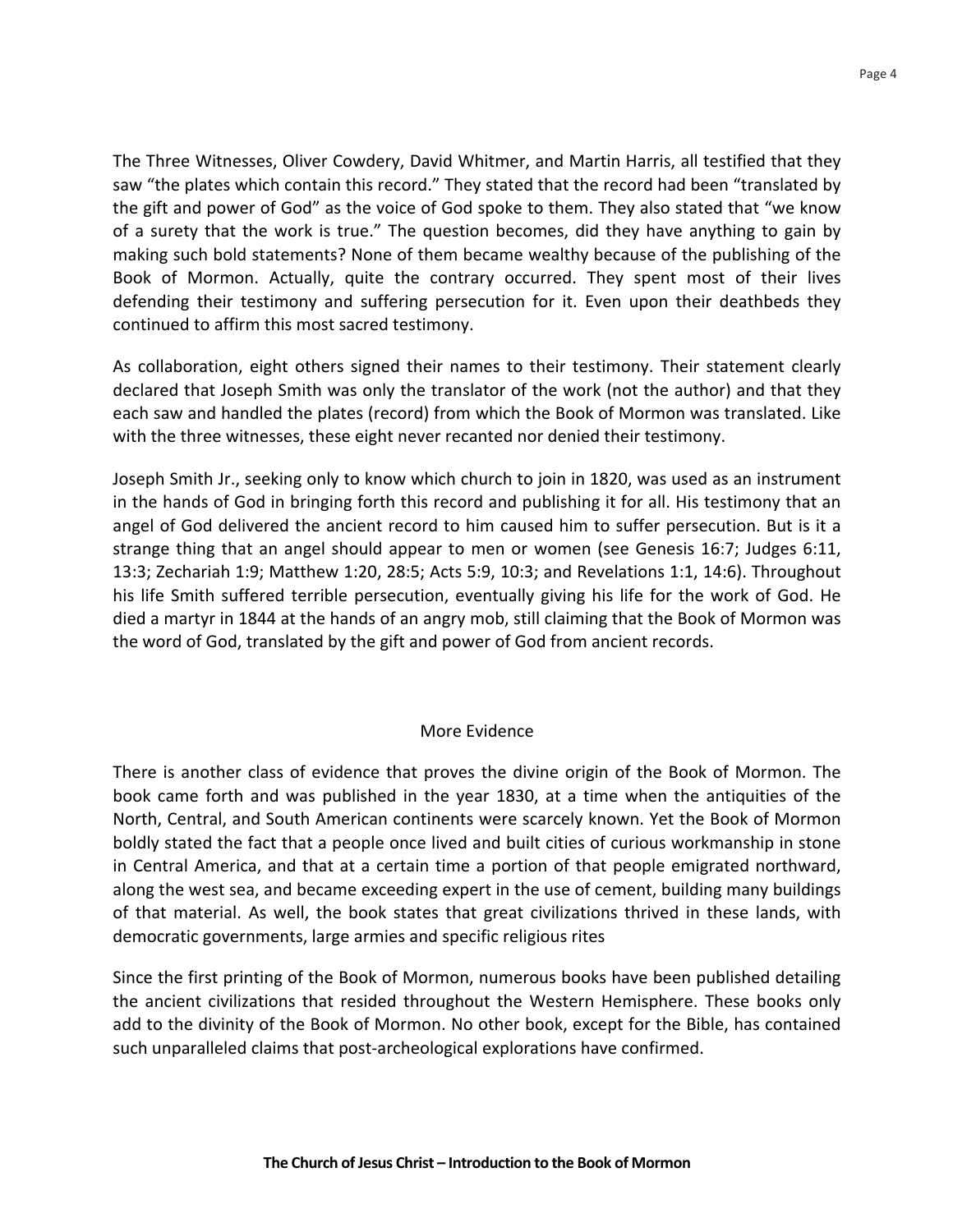## Contents and Purpose of the Book of Mormon

The Bible is a natural and spiritual history or record of God's selection and dealings with men and women since the beginning of time. It includes the culmination of God's plan of salvation through His Son, Jesus Christ, his ministry, death and resurrection. And finally, it depicts the establishment and expansion of His Church.

The Book of Mormon is a record of certain families that God brought to America thousands of years ago. It includes his dealings with them, culminating in Christ's appearance in America after His resurrection. He thus fulfilled His own prophecy: "Other sheep I have that are not of this fold [Jerusalem], they must hear my voice [other tribes of Israel]."

The Book of Mormon covers a period of approximately 1000 years, from 600 BC to 421 AD of the descendants of Joseph in America (see below). It also includes an abridged account of another people brought to America after the Tower of Babel around 2200 BC.

Additionally, the Book of Mormon confirms the prophecy given by Israel (Jacob) to his son Joseph: 

Joseph is a fruitful bough, even a fruitful bough by a well; whose branches run over the wall. The archers have sorely grieved him, and shot at him, and hated him. But his bow abode in strength, and the arms of his hands were made strong by the hands of the mighty God of Jacob; (from thence is the shepherd, the stone of Israel.

Even by the God of thy father, who shall help thee; and by the Almighty, who shall bless thee with blessings of heaven above, blessings of the deep that lieth under, blessings of the breasts, and of the womb. The blessings of thy father have prevailed above the blessings of my progenitors unto the utmost bound of the everlasting hills: they shall be on the head of Joseph, and on the crown of the head of him that was separate from his brethren. (Genesis 49:22-26)

Notice two specific things. First, Joseph's "branches" would "run over the wall". This means that his descendants would cross the oceans to another land. What land? Jacob received blessing beyond his progenitors, even to the receipt of a land with "everlasting hills." These hills are representative of the mountains of North, Central and South America. This prophecy indicates that Joseph's descendants would cross the ocean to America, a land that was given to Jacob.

This prophecy is in conjunction with Jacob's blessing on his two grandsons, Ephraim and Manasseh. Their blessing was that Manasseh would become a great people and Ephraim a multitude of nations (Genesis 48:19). Both of these prophecies are borne out by the Book of Mormon. No other book and no other land can make such a claim.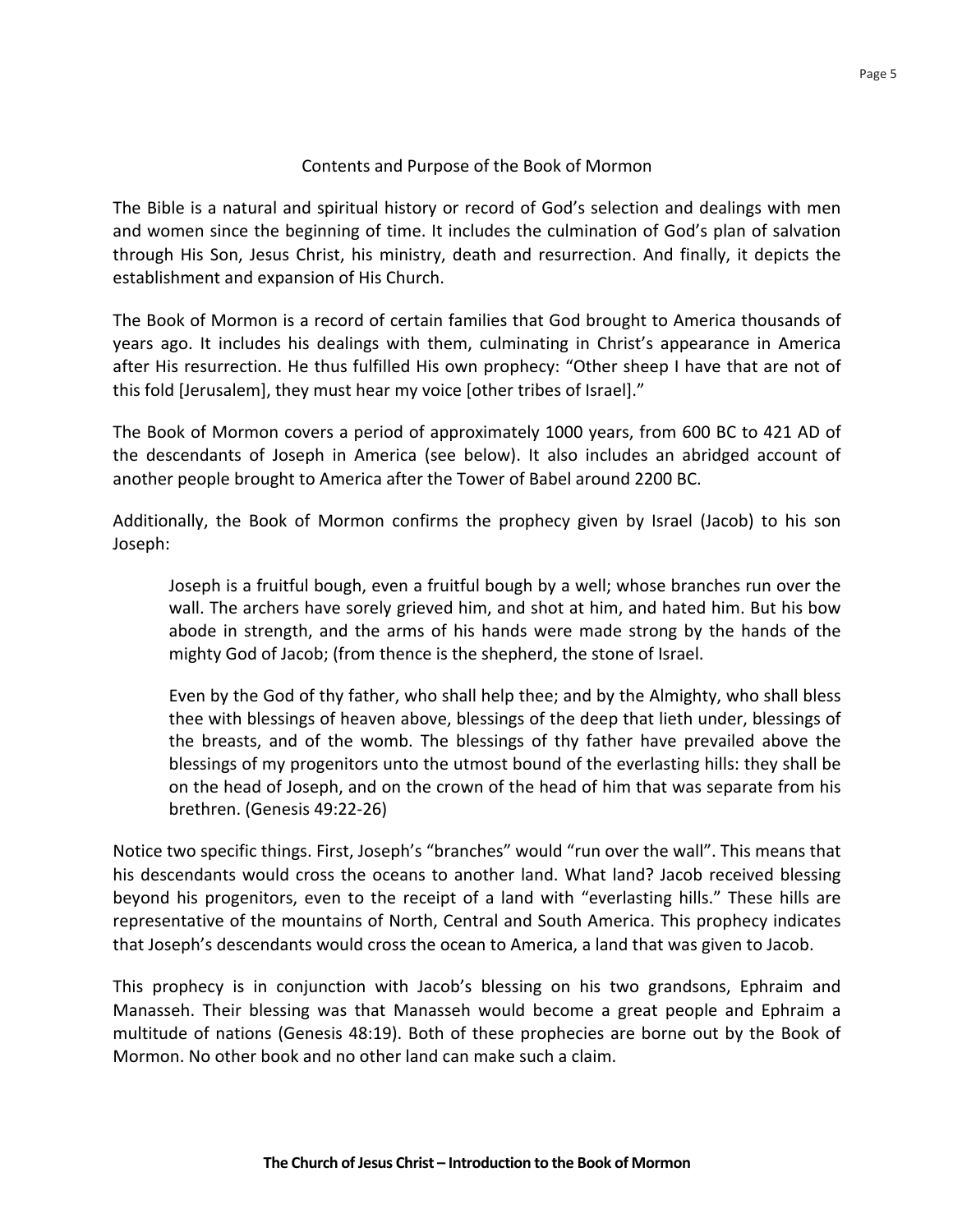One important purpose of this book is to increase the testimony of God to the human family in regard to the plan of salvation, and the truths of the Christian religion by giving to them the testimony of the prophets and apostles of God sent forth to Joseph's descendants on this continent. It also is a testimony that the prophets and apostles of God to Judah on the other continent are sure and true. This He does in view of the fact that two witnesses who agree in regard to the same truths are better than one. At the very beginning, on the title page, it plainly states that, "Jesus is the Christ." How bold! How important!

In regards to the plan of salvation and all things pertaining to salvation, the Bible and Book of Mormon agree. In condemnation of sin in all its forms, they are perfectly united. As to church government and governance, they are one.

Another purpose is to make all people acquainted with the origin and history of the ancient inhabitants of America. This information is important for two reasons. First, it shows us that God continued to deal with all of Israel, not simply those in Judea. Second, it shows us God's love and concern for all of His people, regardless of where they are.

The Book of Mormon details the future of the descendants of these ancient people (Native American Indians), as well as the future of all other people who are living in the Americas. We learn from the Book of Mormon that God has great things in store for Joseph's descendants (whom we call today Native Americans, American Indians or First Nations People), including their gathering and building of a great, religious society and a holy city in America founded on the principals of God's law.

In general, the Book of Mormon is a complement to the Bible. It does not supplant the Bible. but supports it. It does not add to, or take away from, the Bible, but confirms it, especially that Jesus of Nazareth is the Christ [Messiah], the Son of God. It also shows how God dealt with others of his people who were not in or around Judea and Jerusalem.